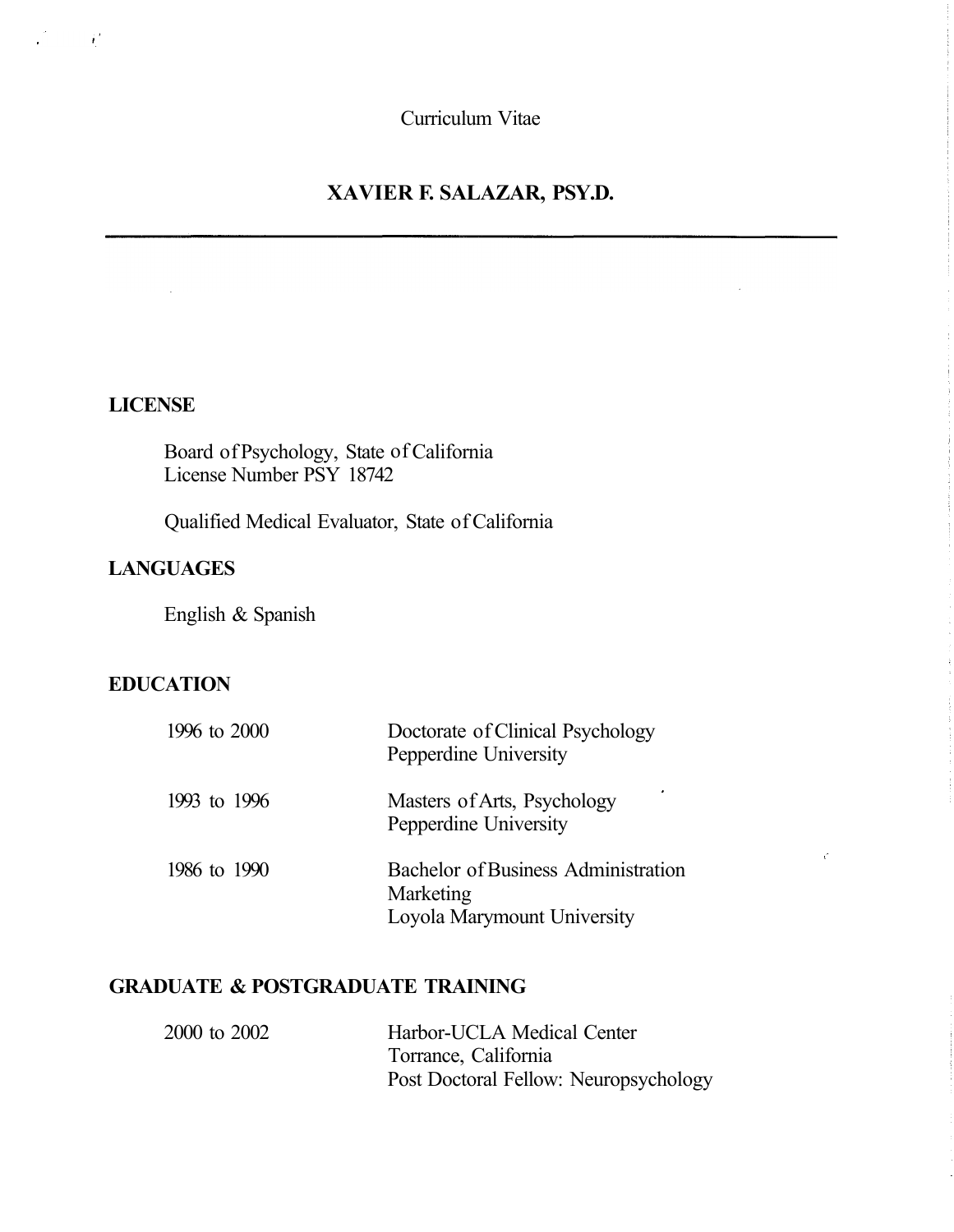#### ( *Graduate & Postgraduate Training Continued)*

| 1999 to $2000$ | Veterans Administration<br>Loma Linda, California<br>Intern: Neuropsychology/Clinical Psychology        |
|----------------|---------------------------------------------------------------------------------------------------------|
| 1998 to 1999   | Pepperdine University<br>Culver City, California<br>Graduate student therapist/Psychological assessment |
| 1998 to 1999   | Harbor-UCLA Medical Center<br>Torrance, California<br>Neuropsychological Assessment Extern              |
| 1997 to 1998   | USC Medical Center/Los Angeles County<br>Los Angeles, California<br>Psychological Assessment Extern     |

#### **PROFESSIONAL BACKGROUND**

#### **Contract Neuropsychologist**

Olive View-UCLA Medical Center Sylmar, California 2016 to 2019

• Supervise four doctoral students per year in the hospital's neuropsychology practicum rotation. The adult population served were preferentially English- or Spanishspeaking, and were assessed in an inpatient or outpatient setting. Referral questions related to varied medical and psychiatric conditions, including: cerebrovascular events, severe mood disorders, HIV, delirium vs psychosis, etc.

#### **Contract Specialist/N europsychologist**

Alzheimer's Therapeutic Research Institute/USC San Diego, California 2016 to Present

• Conduct audio review/verification of rater's administration of the Preclinical Alzheimer Cognitive Composite (PACC) assessment battery as part of the Anti-Amyloid Treatment in Asymptomatic Alzheimer's Disease (A4) study. Following audio review of the battery's administration, raters are provided with queries and/or additional feedback regarding deviations from standardized protocol procedures. Reviews conducted for protocols administered in English and Spanish.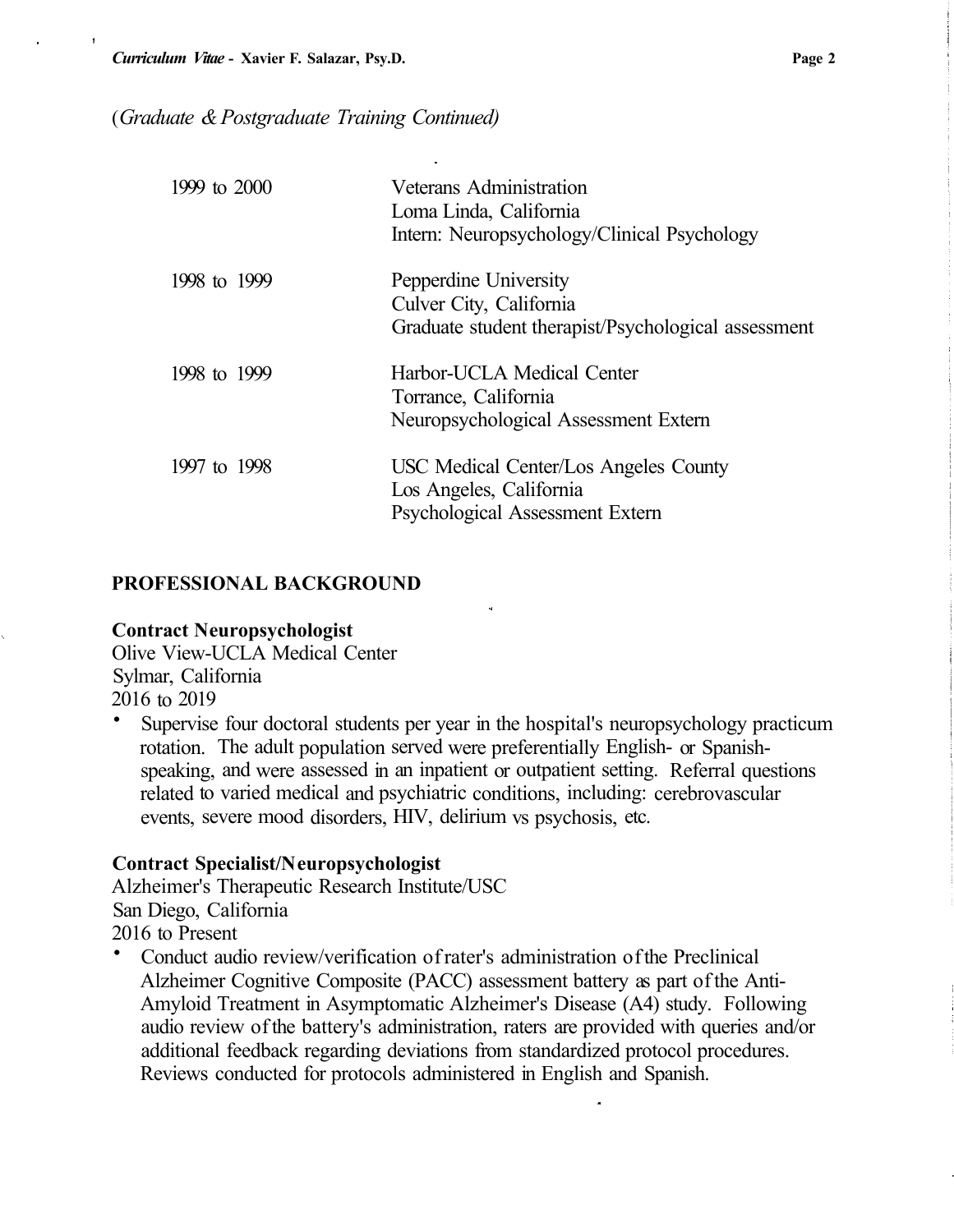## **Affiliated Provider- Neuropsychology**

Kaiser Permanente Los Angeles, California 2005 to 2009 and 2014 to present

• Outpatient neuropsychological evaluations for English and Spanish-Speaking patients. Referral questions include: candidacy for neurosurgical intervention for epilepsy control or deep brain stimulation; differential diagnoses (e.g., depression v. dementia); and assessment of cognitive abilities status-post medical or surgical intervention.

### **Licensed Neuropsychologist**

Comprehensive Psychological Services, Inc. and Cal Psych FMT Southern California 2002 to 2015

• Outpatient medical-legal neuropsychological and psychological assessments, including workers' compensation and civil litigation. Evaluations conducted with preferentially English- and Spanish-speakers.

## Licensed Neuropsychologist

Los Angeles Neuropsychology Group Los Angeles, California 2009 to 2014

• Outpatient medical-legal neuropsychological assessments, including workers' compensation and civil litigation. Evaluations conducted with preferentially Englishand Spanish-speakers.

### **Licensed Clinical Neuropsychologist**

A. Kevin Aminian, M.D. - A Medical Corporation Beverly Hills, California 2010 to 2014

• Outpatient medical-legal neuropsychological consultations for workers' compensation injuries. Evaluations conducted with preferentially English- and Spanish-speakers.

### **Director of the Spanish Speaking Satellite**

Geriatric Neurobehavior and Alzheimer Disease Research Center (ADRC). Rancho Los Amigos National Rehabilitation Center/USC Keck School of Medicine Downey, California

- 2002 to 2008
- Direct all administrative research activities of the Spanish-Speaking Satellite of the ADRC.
- Performed longitudinal neuropsychological assessments for project participants diagnosed with Alzheimer's and other dementias. Assessments were conducted in English and Spanish as appropriate.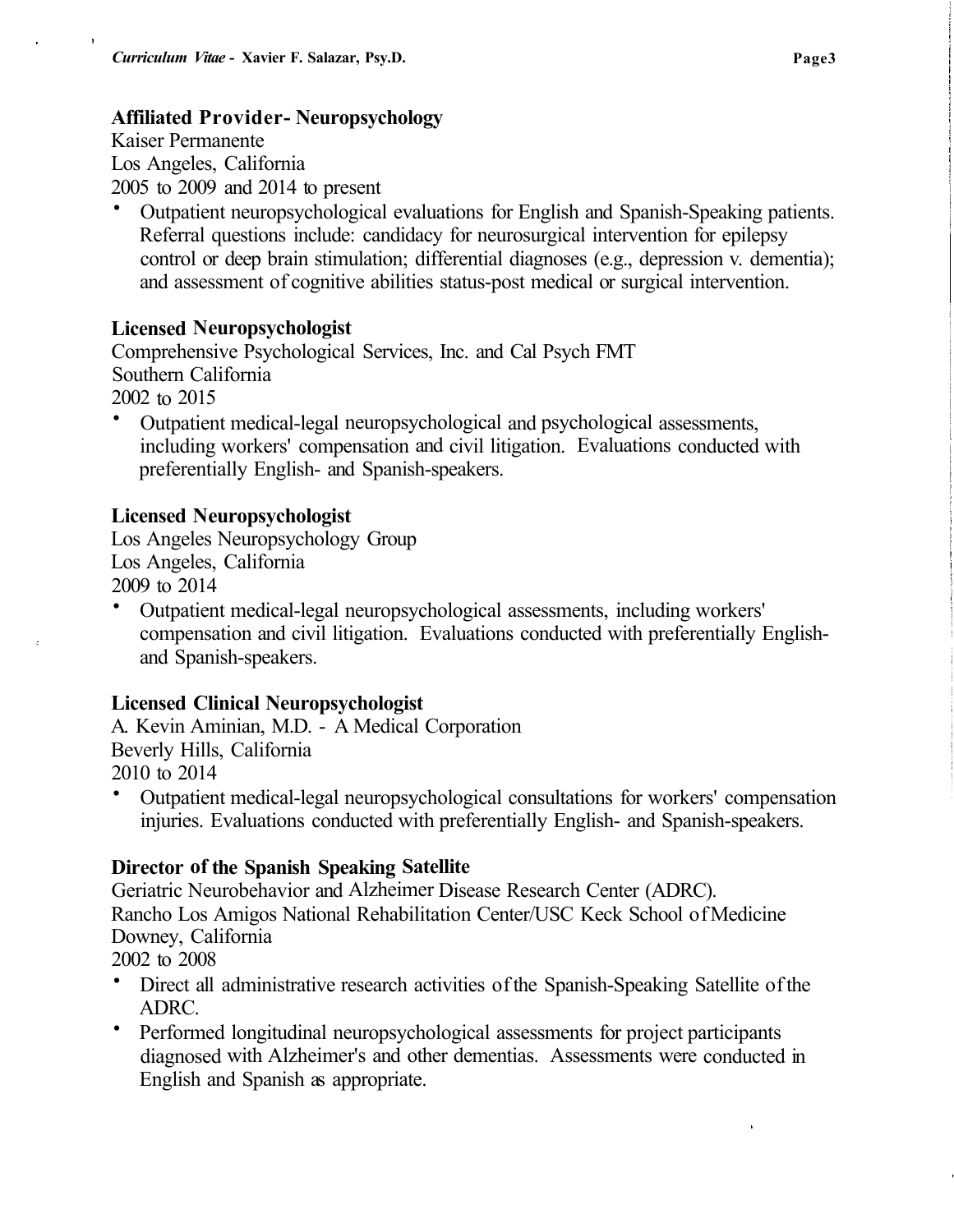# **Clinical Psychologists II/Post-Doctoral Neuropsychology Fellow**

South Bay Mental Health Center/Harbor-UCLA Medical Center Hawthorne & Torrance, California 2001 to 2002

• Developed and maintained a neuropsychological assessment unit servicing monolingual Spanish-speaking and English-speaking patients. Performed neuropsychological and cognitive evaluations of outpatients with neurological and/or psychiatric disorders.

# **Post-Doctoral Neuropsychology Fellow,** Harbor-UCLA Medical Center

Torrance, California

2000 to 2001

- AP A accredited Post-Doctoral Site
- Coordinated the itinerant neuropsychological assessment unit for Harbor-UCLA Medical Center.
- Conducted neuropsychological assessments in English and Spanish. Supervised graduate students conducting neuropsychological assessments.
- Participated in neuropsychology grand rounds presentations.

# **Pre-Doctoral Intern,** Veterans Administration Medical Center

Loma Linda, California

1999 to 2000

- Neuropsychological assessment of inpatients and outpatients with neurological and psychiatric disorders. Consultation-Liaison between psychology department and medical personnel.
- Maintained a minimum psychotherapy caseload of five clients. Lead didactic anger management and process-oriented supportive therapy groups.

# **TEACHING EXPERIENCE**

# **Neuropsychology Lecturer** - Olive View-UCLA Medical Center

Selected Topic in Neuropsychology/Psychiatry 2016 to 2019

Lectured doctoral level psychology students and psychiatry residents on various topics including: Use and Administration ofNeuropsychological Tests; Dementias; Performance Validity Measures; and Cross-Cultural Issues.

# **Adjunct Faculty Professor,** Pepperdine University

• Taught courses in Assessment of Intelligence and Physiological Psychology to graduate level psychology students.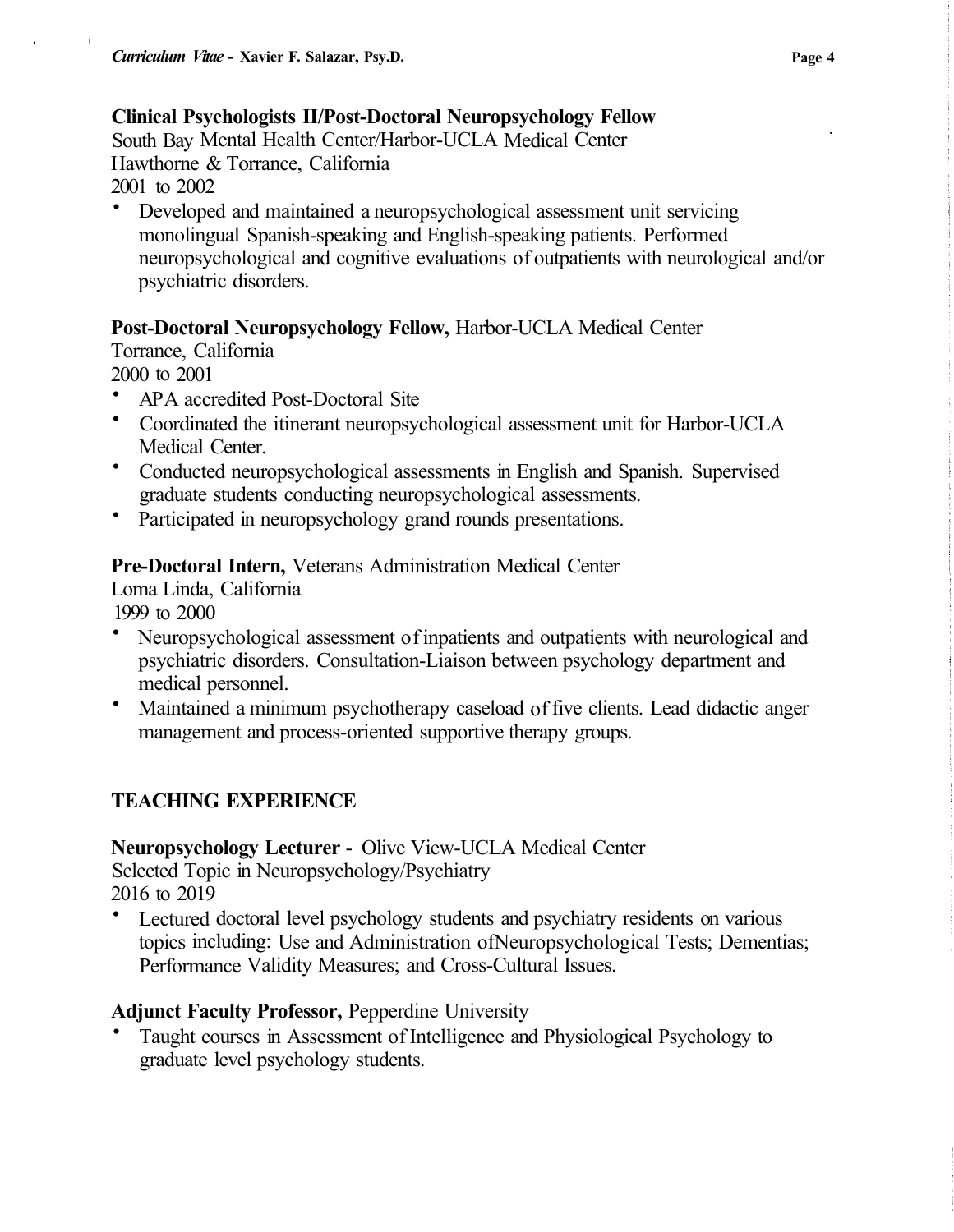#### **Guest Lecturer,** Harbor-UCLA Medical Center

Selected Topics in Neuropsychology

- Taught selected topics in a semester-long neuropsychology seminar series at Harbor-UCLA Medical Center to post-doctoral fellows and practicum students.
- Topics include traumatic brain injury, special considerations when assessing minority populations, and cognitive deficits in Alzheimer's disease.

## **SUPERVISORY EXPERIENCE**

### **Olive View-UCLA Medical Center**

Neuropsychology Service 2016 to 2019

• Supervise four doctoral students per year in the hospital's neuropsychology practicum rotation. Two students per year were fluent Spanish-speakers and received training specific to the assessment of preferentially Spanish-speaking patients. Aspects of training include: selection and administration of test battery; interpretation and conceptualization oftest results; and creation of cogent write-up and feedback to referral source and patient.

**USC Keck School of Medicine/Rancho Los Amigos National Rehabilitation Center**  Geriatric Neurobehavior and Alzheimer Center

December 2002 to June 2008

• Supervision of Pre-Doctoral Interns and Post-Doctoral Fellows. This rotation emphasized neuropsychological assessment and interpretation of results, as well as development and adherence to proper research methodology.

### **Harbor-UCLA Medical Center**

Neuropsychology Department September 2000 to August 2002

- Supervision of three doctoral practicum students. Rotation emphasized proper administration and interpretation of comprehensive neuropsychological battery, and compilation of full written report.
- Two hours of group supervision per week, plus additional verbal/written feedback on reports as needed.

# **RESEARCH**

**Co-Investigator,** Harbor-UCLA Medical Center

September 2002 to 2005

• The Impact of Education and Language on Three Popular Measures of Effort in a Clinical Monolingual Spanish-Speaking Sample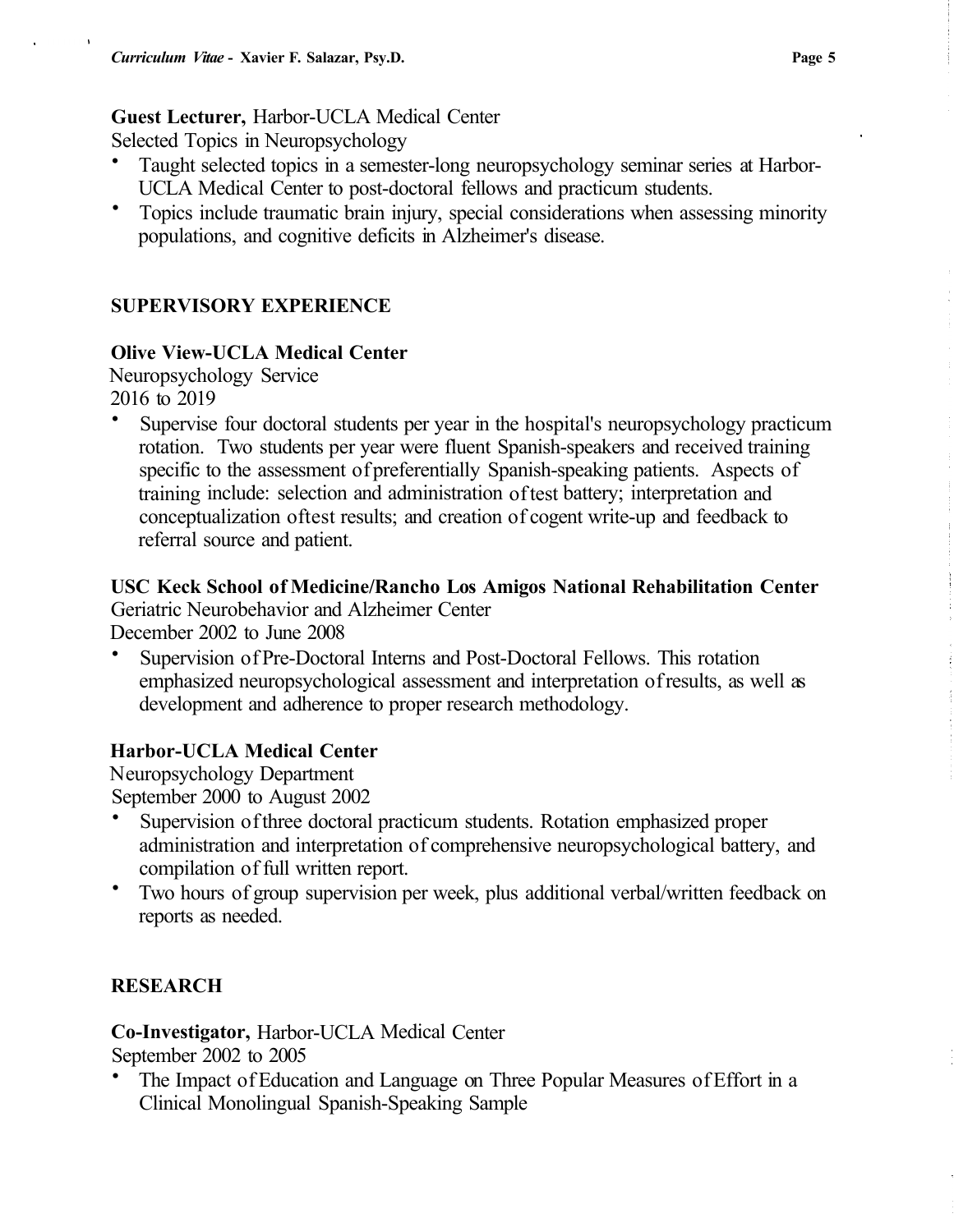#### **Co-Investigator,** Harbor-UCLA Medical Center

March 2002 to 2003

- Performance of a Spanish Speaking Sample on a Comprehensive Neuropsychological Battery Utilizing Standard and Novel Neuropsychological Measures
- Analyze the performance of monolingual Spanish-speaking and bilingual Latinos from the greater Los Angeles areas on standard neuropsychological measures. The sample size is approximately 100 Latinos with varying degrees of education, acculturation, and English proficiency.

#### **Field Investigator,** Pfizer, Inc. Central Research Division

May 1999 to October 2000

- Efficacy and Safety of Single Intravenous Dose ofCP-101,606 in Subjects with Severe Head Injury
- Conduct clinical interviews and administer a cognitive screening battery at onemonth, three-month, and six-month intervals. Investigating whether CP-101,606 minimizes the neuronal decay that occurs as a result of cell-chemical release following a severe head injury.

### **Fellowship Grant Recipient,** RAND-Health Science

January 1999 to June 2000

- Mental Health Consequences of Violent Injury Study, Grant Marshall, Ph.D.
- Data management and administration of a modified version of the Clinician-Administered PTSD Scale for DSM-IV (CAPS-DX) in Spanish and English. The CAPS-DX was administered to participants 3 months post violent assault injury.
- Investigating psychological sequelae of violent assault of inner city youths, as well as identifying significant predisposing factors for assault.

**Research Assistant,** Pepperdine University, Department of Psychology September 1997 to August 1999

- Coordinated weekly research group meetings and presented research findings at various conventions, including American Psychological Association, ISTSS, and Western Psychological Association.
- Managed new and on-going studies. Analyzed and managed related datasets.

### **Staff Research Associate** II, UCLA Neuropsychiatric Institute & Hospital May 1995 to August 1999

- Developmental Neuropsychological Head Trauma Study II
- Administered comprehensive neuropsychological battery to children ages 8 to 16 years of age at the acute level, 1- month, 6-month, and 12-month intervals following a head trauma.
- Administered structured interviews in Spanish and English to children and parents/guardians. Additional duties: recruitment of participants, translation of assessment instruments, and review of medical charts.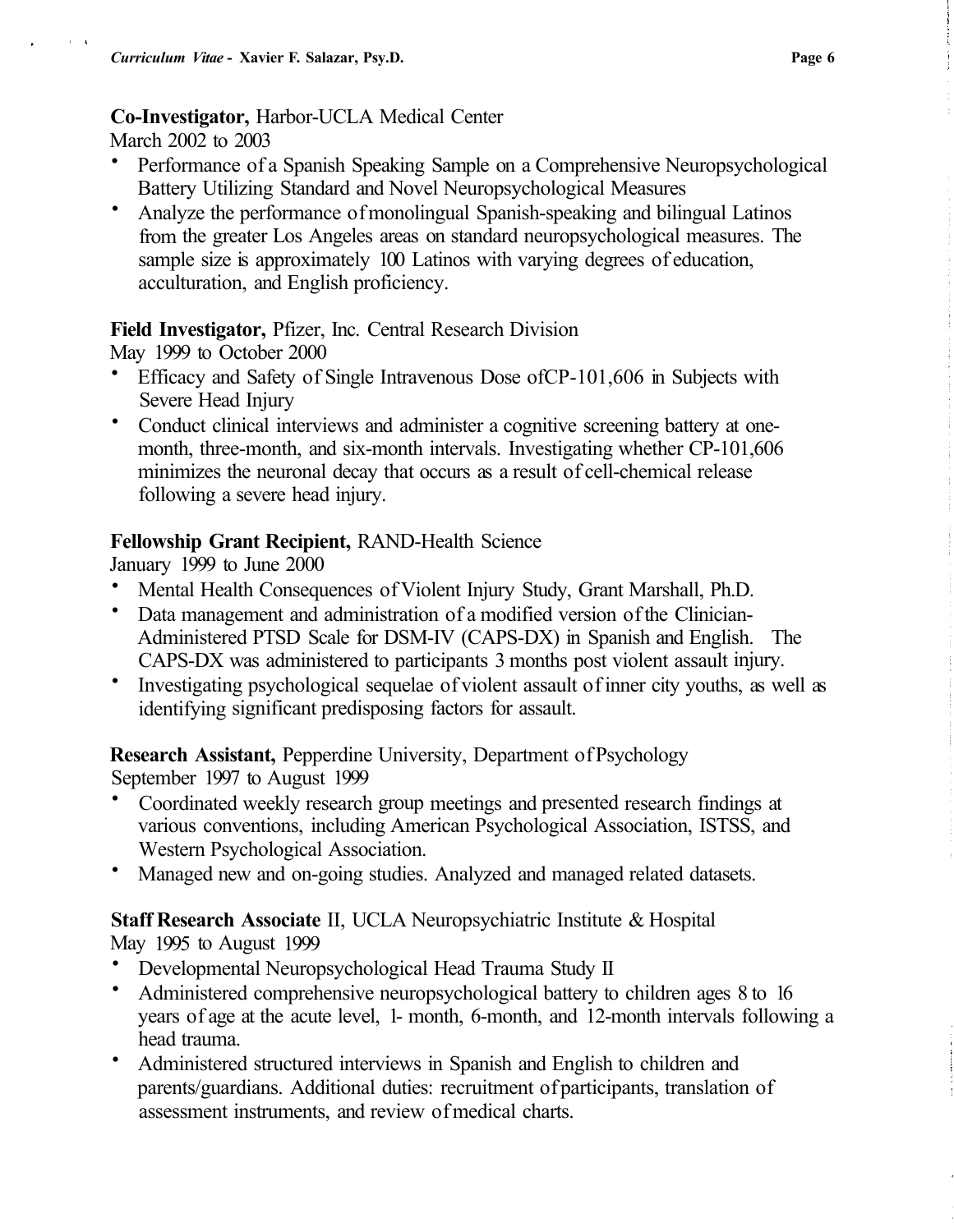#### **PUBLICATIONS AND PRESENTATIONS**

**Salazar, X.F.,** Lu, P.H., Boone, K.B., (In progress). The use of performance validity tests in ethnic minorities and non-English dominant populations. In K. B. Boone (Ed.), Assessment of feigned cognitive impairment: A Neuropsychological perspective 2<sup>nd</sup> edition. New York: The Guilford Press.

Robles, L., Lopez, E., **Salazar, X.,** Boone, K.B., Glaser, D.F. (August 2015). Specificity data for the b Test, Dot Counting Test, Rey-15 Item Plus Recognition, and Rey Word Recognition Test in monolingual Spanish-speakers. Journal of Clinical and Experimental Neuropsychology,\_ 37 (6), 614-621.

**Salazar, X.F.,** Lu, P.H., Wen, J., Boone, K.B., (2007). The use of effort tests in ethnic minorities and in non-English-speaking and English as a second language population. In K. B. Boone (Ed.), Assessment of feigned cognitive impairment: A Neuropsychological perspective (pp. 405-427). New York: The Guilford Press.

**Salazar, X. F.,** Lopez, E., Pea, R., & Mitrushina, M. (2003). Datos nonnativos v validez de tres pruebas para la evaluaci6n de bajo esfuerzo/simulacion en personas con educacion limitada. [Validation and preliminary nonnative data for three effort measures within a limited education, Spanish-speaking sample living in the Unites States.] Presented at the 8<sup>th</sup> international meeting of the *Sociedad Latinoamericana de Neuropsic6loga [Neuropsychological Society of Latin America].* Montreal, Canada.

Lopez, E., **Salazar, X. F.,** Pe a, R., & Mitrushina, M. (2003). Datos nonnativos de la prueba de memoria con interferencia de dibujos (PMIT) en una poblaci6n hispano parlante en estados unidos con educación limitada. */1!. ormative data for the picture memory interference test (PWT) in* a Spanish-s£\_eaking, limited education sample in the United States. 7 Presented at the 8<sup>th</sup> international meeting of the *Sociedad Latinoamericana de Neuropsic6loga [Neuropsychological Society of Latin America].* Montreal, Canada.

Pea, R., Lopez, E., **Salazar, X. F.,** & Mitrushina, M. (2003). Validez v datos normativos de la prueba de denominaci6n rapida (PDR) en personas con educaci6n limitada. *[Validation of the*  rapid naming test on a limited education sample.} Presented at the 8<sup>th</sup> international meeting of the *Sociedad Latinoamericana de Neuropsic6loga [Neuropsychological Society of Latin America].*  Montreal, Canada.

**Salazar, X.F.,** Boone, K.B., Ponton, M.O., Sherke, J., Schrock, D., Nelson, N., Edwards, C, & Razani, J. (February 2003). Validation of the Satz-Mogel Short-Form procedure of the WAIS-III in a clinically referred sample. Presented at the  $31<sup>st</sup>$  annual meeting of the International Neuropsychological Society. Honolulu, HI.